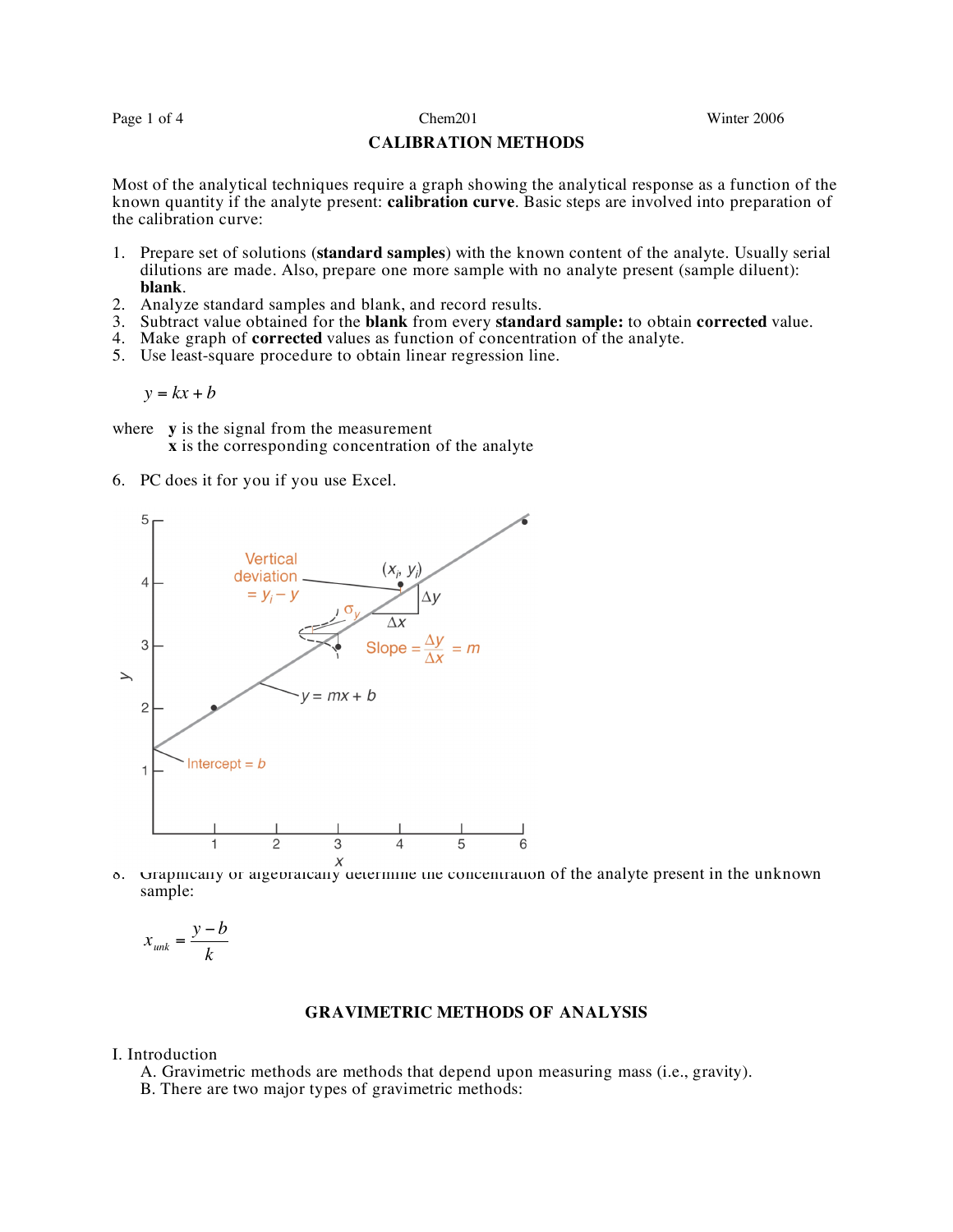1. Precipitation methods: The species to be determined is precipitated by a reagent that yields a sparingly soluble product (or a product of known composition, or a product that can be converted to one of known composition).

2. Volatilization methods: The analyte (or its decomposition products) are volatilized at a suitable temperature. The volatilized species are collected and weighed directly or weighed by difference.

C. Both methods usually report the analytes as a weight percent:

$$
\%A = \frac{weight \ A}{weight \ of \ sample} \times 100\%
$$

### II. Precipitation Methods

A. Properties of precipitates and precipitating agents.

1. The ideal precipitating agents is one that reacts with one and only one analyte to produce as solid that is:

a. Sparingly soluble (i.e., not lost during filtration and washing).

b. Readily filterable and washes free of contaminates (i.e., not a gelatinous mess).

c. Unreactive to the atmosphere.

d. Of known composition (or can be converted to something of known composition).

2. Precipitates with large particles size work best for filtration and washing.

3. Colloidal suspensions (precipitates with particles sizes of 1-100 nanometers) are undesirable.

a. The particles do not settle out.

b. Filtration is difficult due to plugging of pores in the filter, or passing through the filter.

4. Precipitate size can be controlled (to some extent) by the conditions used to cause precipitation.

B. Mechanism of precipitate formation.

1. Two steps are involved in precipitation:

a. Nucleation: Formation in a supersaturated solution of the smallest precipitate particles capable of spontaneous growth.

b. Particle Growth: Deposition of ions/molecules on the surface of the solid, nucleated particles.

2. In general, particle size is governed by the number of nuclei formed:

a. Large supersaturation leads to more nuclei (and smaller particle size) and often produce colloids.

b. Dilute solutions lead to fewer nuclei, more deposition on the fewer nuclei and larger crystals.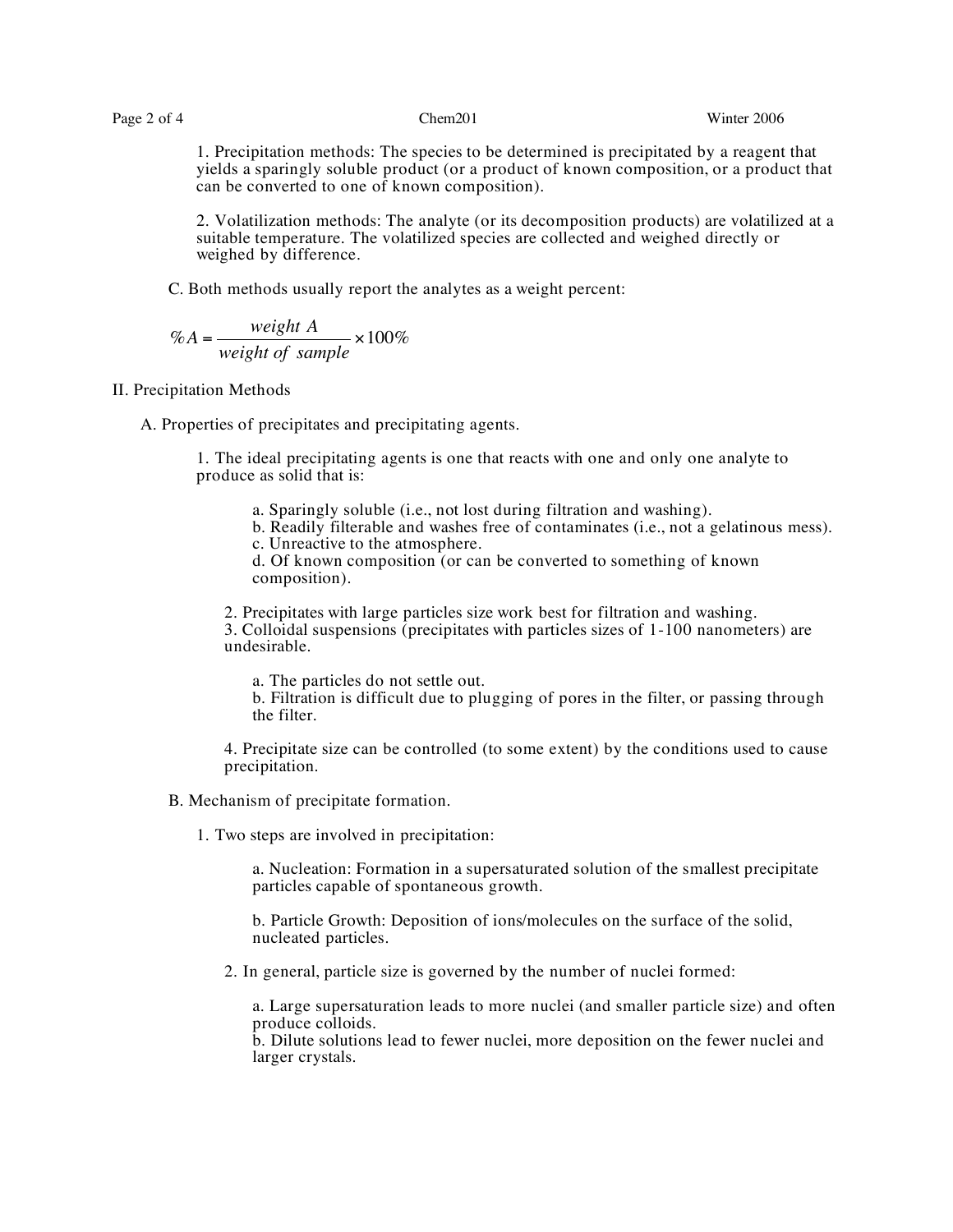Page 3 of 4 Chem201 Chem201 Winter 2006 3. Spontaneous nucleation is rare. Usually, you must induce nucleation to provide a site to attract and hold ions/molecules by...

- a. Scratching the side of the container.
- b. Adding seed crystals.
- 4. Other experimental factors controlling precipitate size include...

a. Diffusion of ions/molecules to the surface of the growing crystal. This is affected by stirring, temperature, the nature of the ions/molecules, and concentration (low concentration is usually best). b. Deposition on the surface of the crystal. This is affected by concentration, impurities on the surface of the crystal, growth characteristics of the crystal and  $pH$  (if  $pH$ -dependent).

C. When first formed, precipitates usually exist as colloidal particles.

D. The colloidal particles need to coagulate to increase the particle size.

E. Coagulation is accomplished by:

- 1. Heating.
- 2. Stirring.
- 3. Adding electrolytes to negate surface charges.

F. Peptization should be avoided. (Peptization is the process by which a coagulated precipitate is returned to its colloidal state.) Peptization can be caused by...

1. Washing away electrolytes responsible for coagulation.

2. Washing away colloidal pieces of the precipitate.

G. Peptization can be minimized by washing a precipitate with a solution of an electrolyte that is volatilized during an ensuing drying step.

H. The bottom line on precipitation is:

1. Colloids are best precipitated from hot, stirred, dilute solutions.

2. Filterability is improved if the coagulated colloid is digested (heated for over an hour) in the mother liquid. (Digestion expels water from the crystal, producing a denser, better filtering precipitate.)

# III. Problems Encountered With Obtaining A Pure Precipitate.

A. Co-precipitation is the major problem.

1. Co-precipitation is the precipitation of an otherwise soluble substance along with the insoluble material.

2. Co-precipitation may happen simultaneously or following the first precipitation.

B. There are several mechanisms of co-precipitation. These include...

1. Surface adsorption. 2. Mechanical entrapment. Two crystals grow together and trap <sup>a</sup> species in the space between them.

3. Occlusion. An ion and its counter ion are trapped in a pocket of a rapidly growing crystal (i.e., the crystal grows around them).

4. Post precipitation. The precipitate causes a localized high concentration of unwanted species.